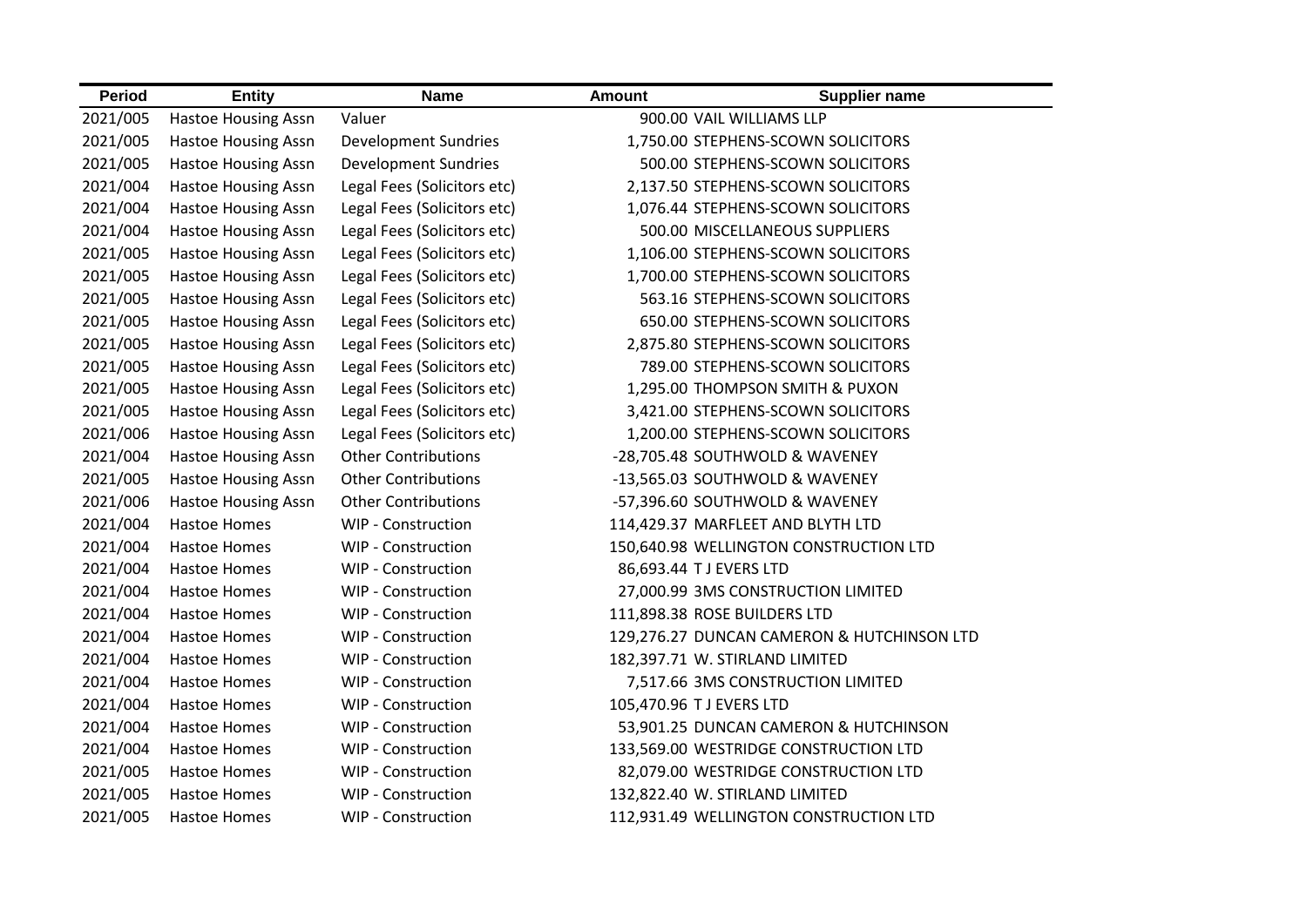2021/006 Hastoe Homes WIP - Construction 67,655.75 T J EVERS LTD

2021/005 Hastoe Homes WIP - Construction 82,188.25 ROSE BUILDERS LTD 2021/005 Hastoe Homes WIP - Construction 149,411.71 MARFLEET AND BLYTH LTD 2021/005 Hastoe Homes WIP - Construction 85,282.16 DUNCAN CAMERON & HUTCHINSON 2021/005 Hastoe Homes WIP - Construction 170,703.00 WESTRIDGE CONSTRUCTION LTD 2021/006 Hastoe Homes WIP - Construction 141,010.28 WELLINGTON CONSTRUCTION LTD 2021/006 Hastoe Homes WIP - Construction 203,832.29 W. STIRLAND LIMITED 2021/006 Hastoe Homes WIP - Construction 30,555.00 SUNBURY HOMES 30% CIS 2021/006 Hastoe Homes WIP - Construction 152,839.47 MARFLEET AND BLYTH LTD 2021/006 Hastoe Homes WIP - Construction 91,140.38 ROSE BUILDERS LTD 2021/006 Hastoe Homes WIP - Construction 180,808.00 WESTRIDGE CONSTRUCTION LTD 2021/006 Hastoe Homes WIP - Construction 32,870.01 3MS CONSTRUCTION LIMITED 2021/004 Hastoe Homes Architect's Fees 2,500.00 INGLETON WOOD 2021/004 Hastoe Homes Architect's Fees 7,065.00 THE DESIGN PARTNERSHIP 2021/005 Hastoe Homes Architect's Fees 5,000.00 MH ARCHITECTS LIMITED 2021/005 Hastoe Homes Architect's Fees 8,468.75 MH ARCHITECTS LIMITED 2021/004 Hastoe Homes Employers Agent 4,000.00 WELLING PARTNERSHIP PROPERTY LLP 2021/004 Hastoe Homes Employers Agent 642.85 POTTER RAPER PARTNERSHIP LTD 2021/004 Hastoe Homes Employers Agent 1,170.00 AECOM LIMITED 2021/004 Hastoe Homes Employers Agent 2,903.00 AECOM LIMITED 2021/004 Hastoe Homes Employers Agent 1,170.00 AECOM LIMITED 2021/004 Hastoe Homes Employers Agent 1,250.00 MCCREITH CONSTRUCTION CONSULTANCY LTD 2021/004 Hastoe Homes Employers Agent 3,500.00 POTTER RAPER PARTNERSHIP LTD 2021/004 Hastoe Homes Employers Agent 700.00 POTTER RAPER PARTNERSHIP LTD 2021/005 Hastoe Homes Employers Agent 1,250.00 MCCREITH CONSTRUCTION CONSULTANCY LTD 2021/005 Hastoe Homes Employers Agent 1,170.00 AECOM LIMITED 2021/005 Hastoe Homes Employers Agent 1,250.00 MCCREITH CONSTRUCTION CONSULTANCY LTD 2021/005 Hastoe Homes Employers Agent 2,903.00 AECOM LIMITED 2021/005 Hastoe Homes Employers Agent 642.86 POTTER RAPER PARTNERSHIP LTD 2021/005 Hastoe Homes Employers Agent 623.08 POTTER RAPER PARTNERSHIP LTD 2021/005 Hastoe Homes Employers Agent 700.00 POTTER RAPER PARTNERSHIP LTD 2021/005 Hastoe Homes Employers Agent 1,000.00 MCCREITH CONSTRUCTION CONSULTANCY LTD 2021/006 Hastoe Homes Employers Agent 1,350.00 MCCREITH CONSTRUCTION CONSULTANCY LTD